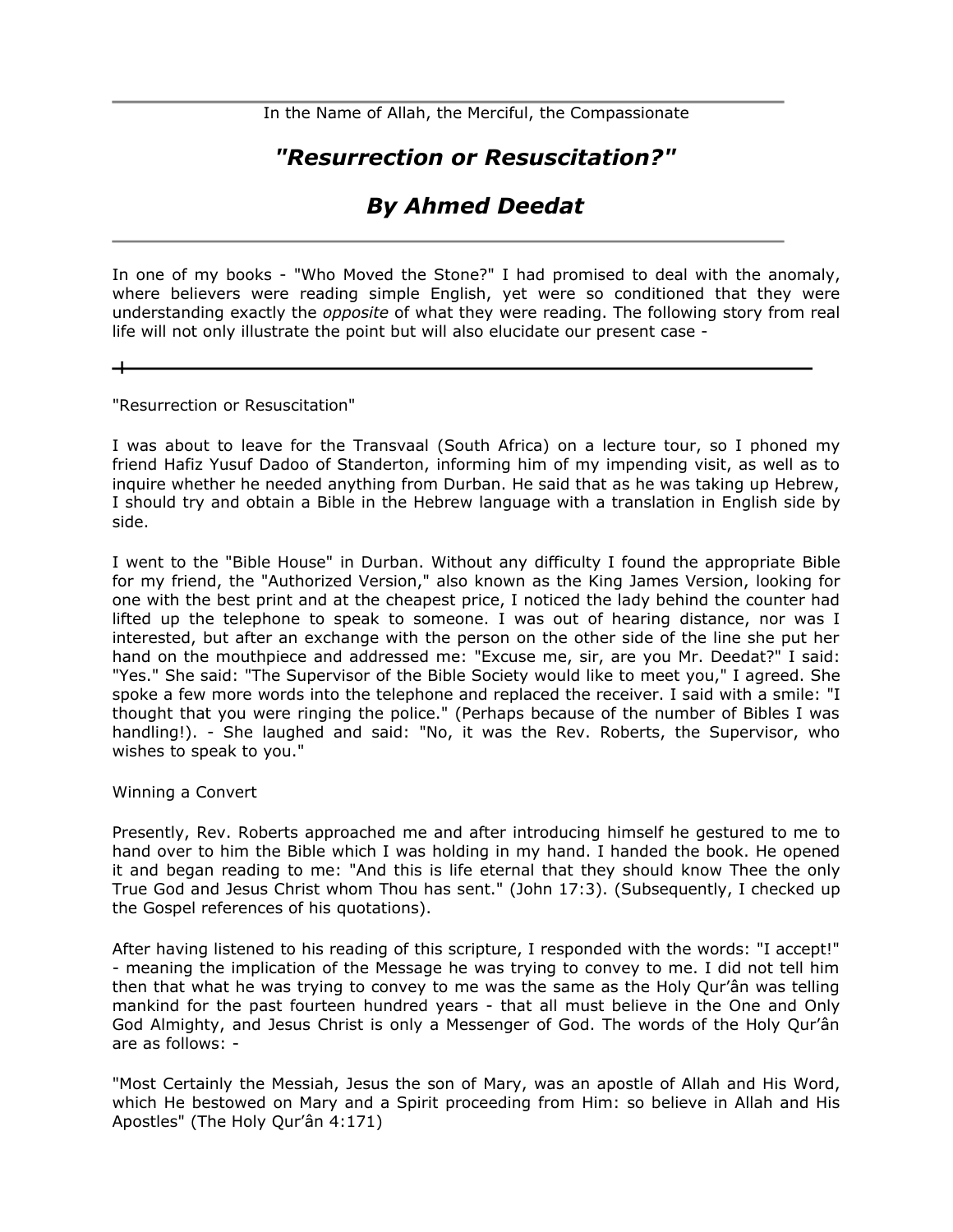#### Love One Another

Rev. Roberts must have been elated to hear my words "I Accept," to his first quotation. He quickly opened the Bible in another place and began reading these words attributed to Jesus:-

"A new commandment I give unto you. That ye love one another; as I have loved you, that ye also love one another." "By this shall all men know that ye are my disciples, if ye have love for one another." (John 13:34-35)

## A New Convert?

When he had finished reading these verses, I remarked: "Very good!" He was greatly encouraged with my comment. I sincerely meant what I said and there was no pretense. The Reverend found yet another quotation to clinch a convert for Christ. He began:-

"Judge not that ye be not judged." "For with what judgment ye judge, ye shall be judged; and with what measure ye mete, it shall be measured to you again." (Matthew 7:1-2)

To this quotation I responded with the words, "I agree!" My only reason for agreeing and accepting everything that the Reverend was reading to me was not of the "special discount" I was getting from the Bible Society on my purchases, but because these particular quotations were conveying the same message and ideals which Allah *subhanahoo wa ta'aala* was commanding the Muslims to preach and practice. I would be spiritually jaundiced to take exceptions to what was common to both of us - the Muslim and the Christian. For me to say that an identical message from my Book (the Holy Qur'ân) was very good, but the same message in his Book (the Holy Bible) was very bad would be hypocritical in the extreme. It would be soul shaming untruth.

#### The Purpose

What was the real purpose of the Reverend's reading the Scripture to me? Indeed, I was getting a special discount on all my purchases from the Bible Society and I was perhaps the only non-Christian to get such a discount, though it was depending purely on a business transaction, and this information must have been passed on the Reverend as the Head of the Bible Society; that I was a Muslim there was no mistaking my identity, for my beard and my headgear were the badges of my Faith, easily recognized as such in this part of the world; and that, despite my numerous purchases of the Bibles in English (various versions), in Zulu, Afrikaans, Urdu, Arabic and other languages, I was not yet *converted.* Perhaps, what I really needed was a gentle push, the Supervisor must have been told. Hence the recitation of the preceding quotations to me. The implication of this reading was that I had probably not read those beautiful passages; how else was it possible, then, that I had not yet embraced Christianity?

# A Problem

The Reverend gentleman had taken the role of a teacher who wanted to teach, who wanted to impart new knowledge to his pupil.

Since I am commanded by my Prophet, peace be upon him, to seek knowledge I wanted to learn. I said: "I agree with all that you have read to me, but I have a problem with your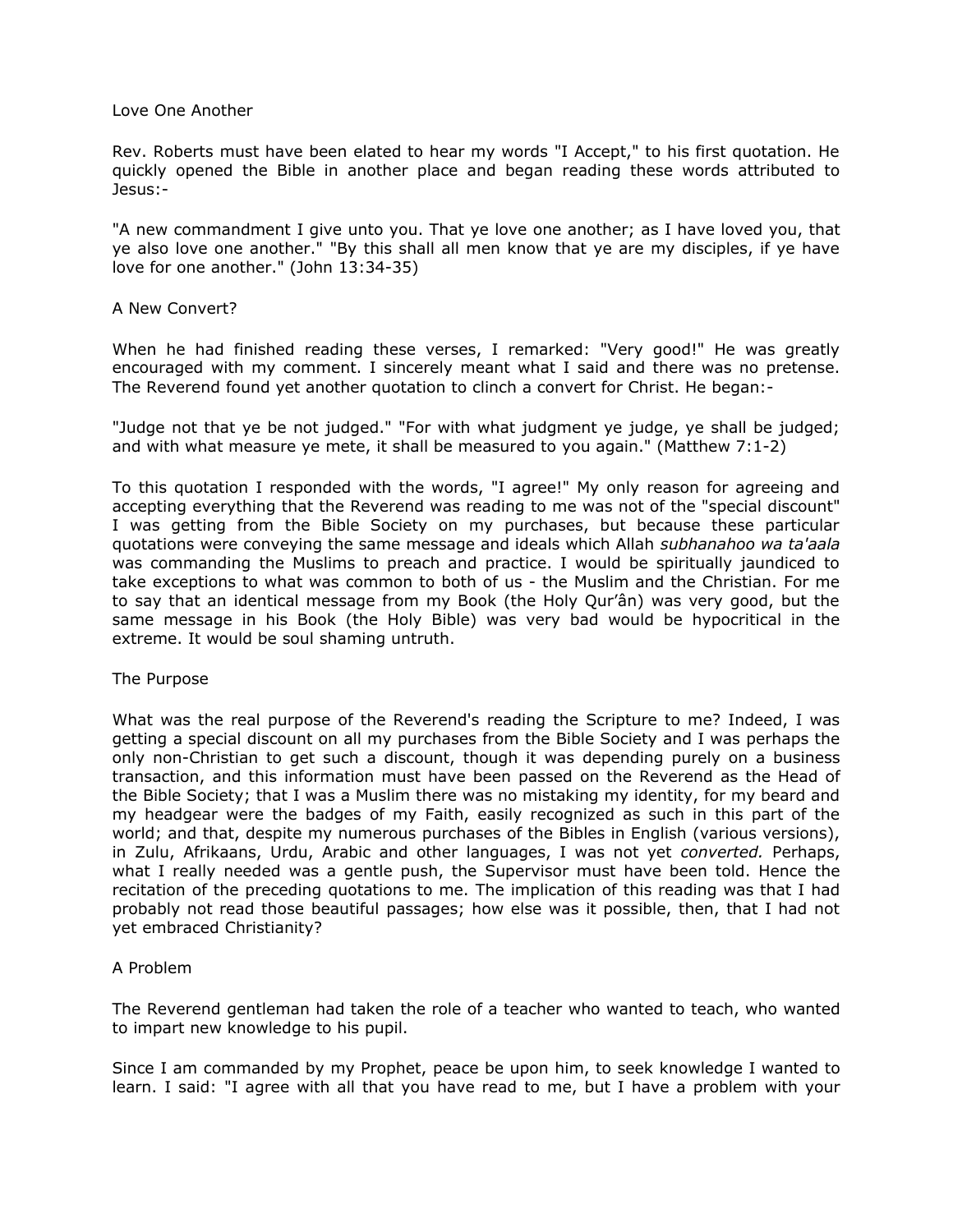Bible." "What problem have you got?" he asked. I said: "Please open the Gospel of St. Luke, chapter 3 verse 23." This he did. I said: "Please read." He read:-

"And Jesus himself began to be about thirty years of age, being (as was supposed) the son of Joseph, which was the son of Heli," (Luke 3:23)

I drew the Reverend's attention to the words - "(As was supposed)." I said: "Do you see that the words 'As was supposed' are written within brackets?" He said that he saw that. I asked him: "Why are the brackets there?" He acknowledged, "I don't know, but I could find out for you from some Bible scholars." I admired his humility. Though I knew that all Supervisors of Bible Houses in South Africa are retired reverends, it was possible that this aspect of Bible knowledge was beyond their sphere. I said: "If you do not know, then let me tell you what the brackets are doing there in this verse. You do not have to take the trouble of looking for a Bible scholar."

I explained that in the "most ancient" manuscripts of Luke, the words "As was supposed" are not there. Your translators felt that without this interpolation the, ordinary Christians, not well grounded in faith, might slip and fall into the error of believing that Joseph the Carpenter was the actual physical father of Jesus. So they took the precaution of adding their own comment *in brackets* to avoid any misunderstanding. I said: "I am not trying to find fault with your system of adding words in brackets to assist the reader, but what intrigues me is that in all translations of the Bible in the African and Eastern languages you have retained the words "as was supposed" but have **removed the brackets**! Couldn't the nations of the Earth besides the English understand the meaning and purpose of the brackets?

What is wrong with the Afrikaner? Why have you eliminated the brackets from the Afrikaans Bible? The Supervisor protested: "I didn't do it." I said: "I know that you personally did not do it but why have the Bible Society that you represent and your Bible scholars been playing with the 'Word of God?' If God Almighty did not see fit to preserve Luke from error what right has anybody to add to or delete from words in the 'Book of God?' What right have you to manufacture 'God's Words?'

#### **Interpolations**

The translator's own addition of words in brackets can easily be put into the mouth of St. Luke by merely removing the brackets, and by implication, if Luke was inspired by God to write what he did, then the interpolations automatically become the *Word of God*, which really is not the case. (More will be said on this subject in the forthcoming publication *Is the Bible God's Word?*) I concluded my explanation with the words - 'Your theologians of the day have succeeded where the alchemists of yore failed - of turning baser metal into shining gold.'"

#### The English Language

At this stage the Reverend introduced irrelevancies into the discussion and the subject changed. He made some claims which made me say: "You see, sir, you English people do not know your own language." (With apologies to my readers whose mother tongue is English). He quickly retorted: "You mean to say that you know my language better than I do?" I said: "It would be presumptuous on my part to tell - an Englishman - that I understand your language better than you do." "Then what do you mean that we English people do not know our own language?" he demanded. I said again: "You see, sir, you read your Holy Scripture in your mother tongue, like every Christian belonging to a thousand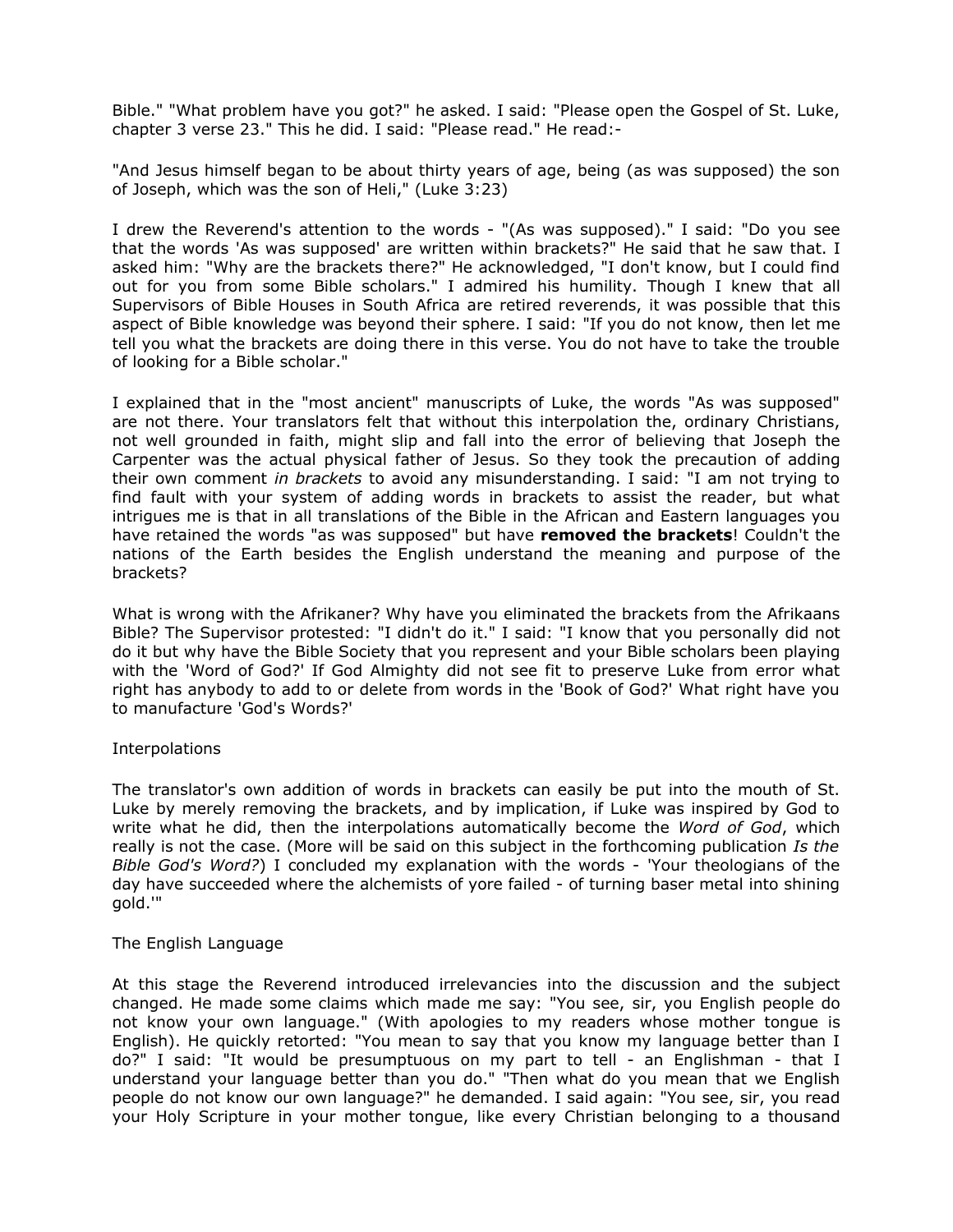different language groups, and yet each and every Christian language group understands the facts, *opposite* to what he is reading." "What are you referring to?" he asked.

#### A Ghost

I continued: "Do you remember the occasion when Jesus returned to that upper room after his alleged crucifixion: 'And saith unto them, (his disciples), 'Peace be unto you'' (Luke 24:36), and his disciples were terrified on recognizing him?" He answered that he remembered that incident. I inquired: "Why should they be terrified?" When one recognizes one's long-lost friend or one's beloved, the natural reaction is to feel overjoyed, elated and one wants to embrace and kiss the hands and feet of the beloved. Why did they get terrified?" The Reverend replied that they (the disciples) thought that they were seeing a ghost." I asked: "Did Jesus look like a ghost?" He said: "No." "Then why did they think that they were seeing a ghost when he did not look like a ghost?" I queried. The Reverend was clearly puzzled. I said: "Please allow me to explain."

## Disciples Not Eye Witnesses

"You see, sir, the disciples of Jesus were not eye-witnesses or ear-witnesses to the actual happenings of the previous three days, as vouched for by St. Mark who says that at the most critical juncture in the life of Jesus: "they all forsook him and fled." (Mark 14:50). All the knowledge of the disciples regarding their Master was from hearsay. They had heard that their master was hanged on the Cross; they had heard that he had given up the Ghost; they had heard that he was dead and buried for three days. If one is confronted by a person with such a reputation then the conclusion is inescapable; they must be seeing a ghost. Little wonder these ten brave men were petrified."

"To disabuse their minds from the fear that gripped them, Jesus reasoned with them. He said: 'Behold my hands and my feet, that it is I myself' To put it in *colloquial* English, this is how he told them: 'What is wrong with you fellows, can't you see that I am the same person - who walked and talked with you, broke bread with you - flesh and blood in all respects.'

Why do doubts enter your minds? 'Handle me and see, for a spirit has no flesh and bones as you see me have.' (Luke 24:39). In other words he is telling them: 'If I have flesh and bones, then I am not a ghost, not a spook and not a spirit!'" "Is that right?" I asked. "Yes," he replied. I continued that, Jesus is telling them, as recorded in this verse, in basic English, that what the disciples were asked to "handle and see" was not a translated body, not a metamorphosed body and not a resurrected body, because a resurrected body is a spiritualised body. He is telling them in the clearest language humanly possible that he is **not** what they were thinking. They were thinking that he was a spirit, a resurrected body, one having been brought back from the dead. He is most emphatic that **he is not**!"

# **Spiritualization**

"But how can you be so sure that the resurrected body cannot materialize physically as Jesus had obviously done?" murmured the Reverend. I replied: "Because Jesus had himself pronounced that the resurrected bodies get spiritualised." When did he say any such thing?" inquired the Reverend. I answered: "Do you remember the incident as recorded in the Gospel of St. Luke, chapter 20, where the learned men of the Jews- "the chief priests and the scribes with the elders"- had come to him with a number of posers, and among them was one about a Jewess who had seven husbands in turn, one after another according to a Jewish custom, and in time all seven husbands and the woman too died?" The Reverend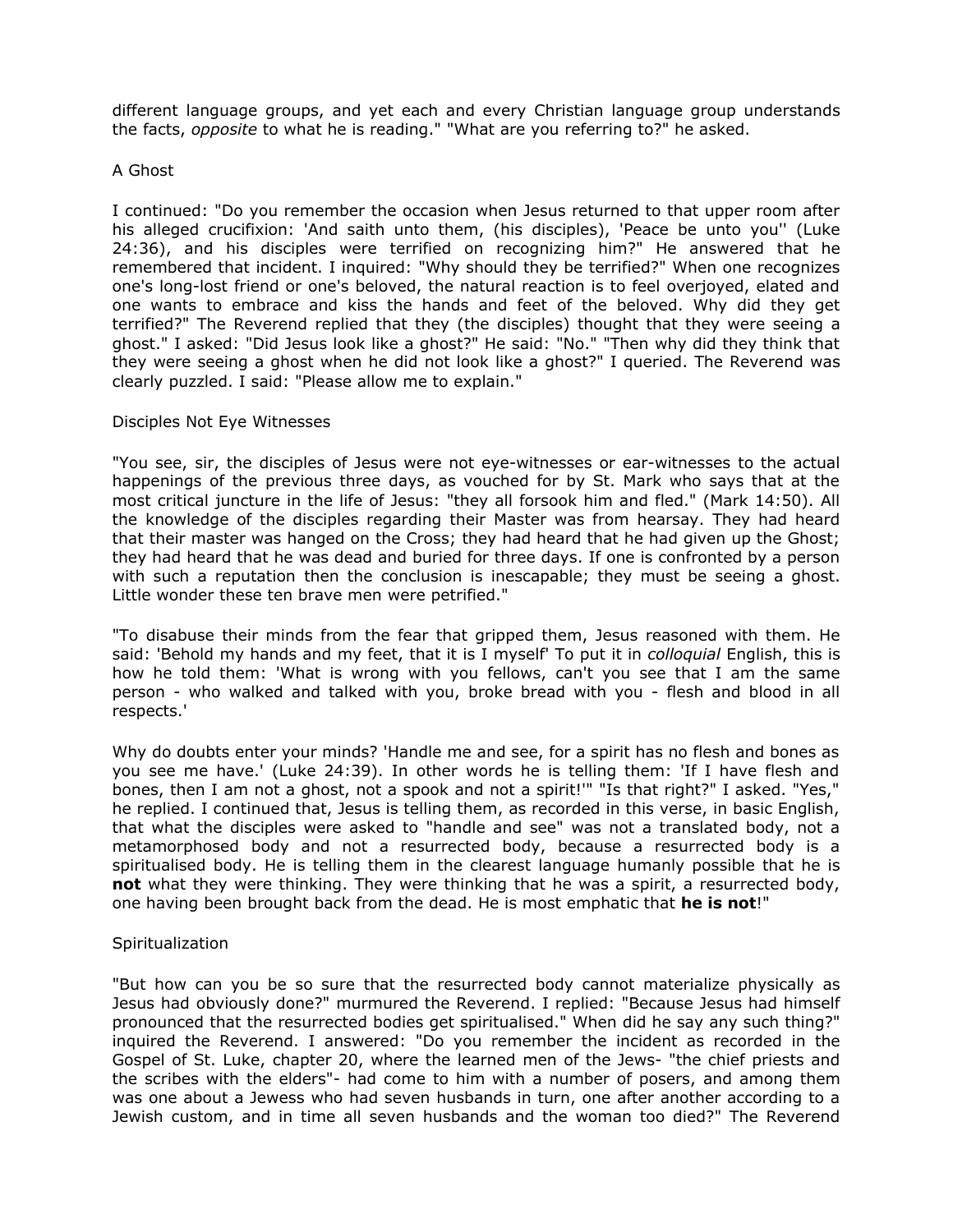said that he did remember the occasion. I continued: "The trap that the religious hierarchy was trying to spring on him was; which one of the seven husbands was going to possess the woman on the 'Other side'- at the resurrection?- since they reasoned with Jesus that the seven brothers *had her*.

There was no problem while they fulfilled their obligation of trying to give her a child, because they had possessed her one by one in turn, and it was after the death of one that the other had taken her to wife. But since at the resurrection all seven will be brought to life simultaneously, there will be strife in heaven because all seven would want to get at her at the same time, specially if they had pleasure with her."

"Jesus debunked their false notion of the resurrection, by saying that at the resurrection: 'neither shall they die any more' (Luke 20:36) meaning that the resurrected persons will be *Immortalised*. They will not be subject to death any more, no more hanger or thirst, no more fatigue. In short, all the instruments of death will be powerless against the resurrected body. Jesus continues to explain: 'for they (the resurrected bodies) are equal unto the angles,' that is, that they will be *Angelised* - spiritualised, that they will become spirit-creatures, i.e. *Spirits*;'and the children of God, for such are the children of the resurrection." (Luke 20:36).

## Jesus Not Spiritualised

I was taken off from the theme I was expounding two paragraphs above by the Reverend with the challenge: "But how can you be so sure..?" To continue from where I had deviated above - He is Not what they were thinking, that he was not a Spirit, not a Ghost, not a Spook. To assure them further after having offered his hands and feet for inspection and verification that his was a material, physical body, and that all their bewilderment and disbelief was unjustified, he asked his disciples: "Have you here any meat?" (Meaning something to eat). "And they gave him a piece of broiled fish and of a honeycomb, and he took it, and did eat before them." (Luke 24:41-43)

#### A Drama?

What was Jesus trying to prove by all his demonstrations of wanting his hands and feet to be handled and chewing and masticating broiled fish and honeycomb? Was all this a pretense, make-belief, an act or drama? "No!" Said Schleliermacher in 1819, a hundred years before I was born. Albert Schweizer records him saying: "If Christ had only eaten to show that he could eat, while he really had no need of nourishment, if would have been a pretense, something docetic."( *In Quest of the Historical Jesus,* page 64).

I had not know of Schleliermacher and other Christian scholars who over a hundred years ago doubted the death of Jesus on the cross as recorded by Albert Schweizer, when I was discussing this subject with the head of the Bible Society.

#### No Resurrection

"What is wrong with you (Christian) folk?" Jesus is telling you in the most unambiguous language that he is not a spirit - not spiritualised, not a resurrected person, and yet the whole Christian world believes that he was resurrected, i.e. spiritualised. Who is lying, you or him? How is it possible that you, each and every Christian, are reading your Bible in your own mother tongue and yet *each and every groups is made to understand the exact opposite of what they are reading?* If you read the Bible, say, in Hebrew, and pleaded that you did not understand what you were reading, I can appreciate this fact. If you read it in